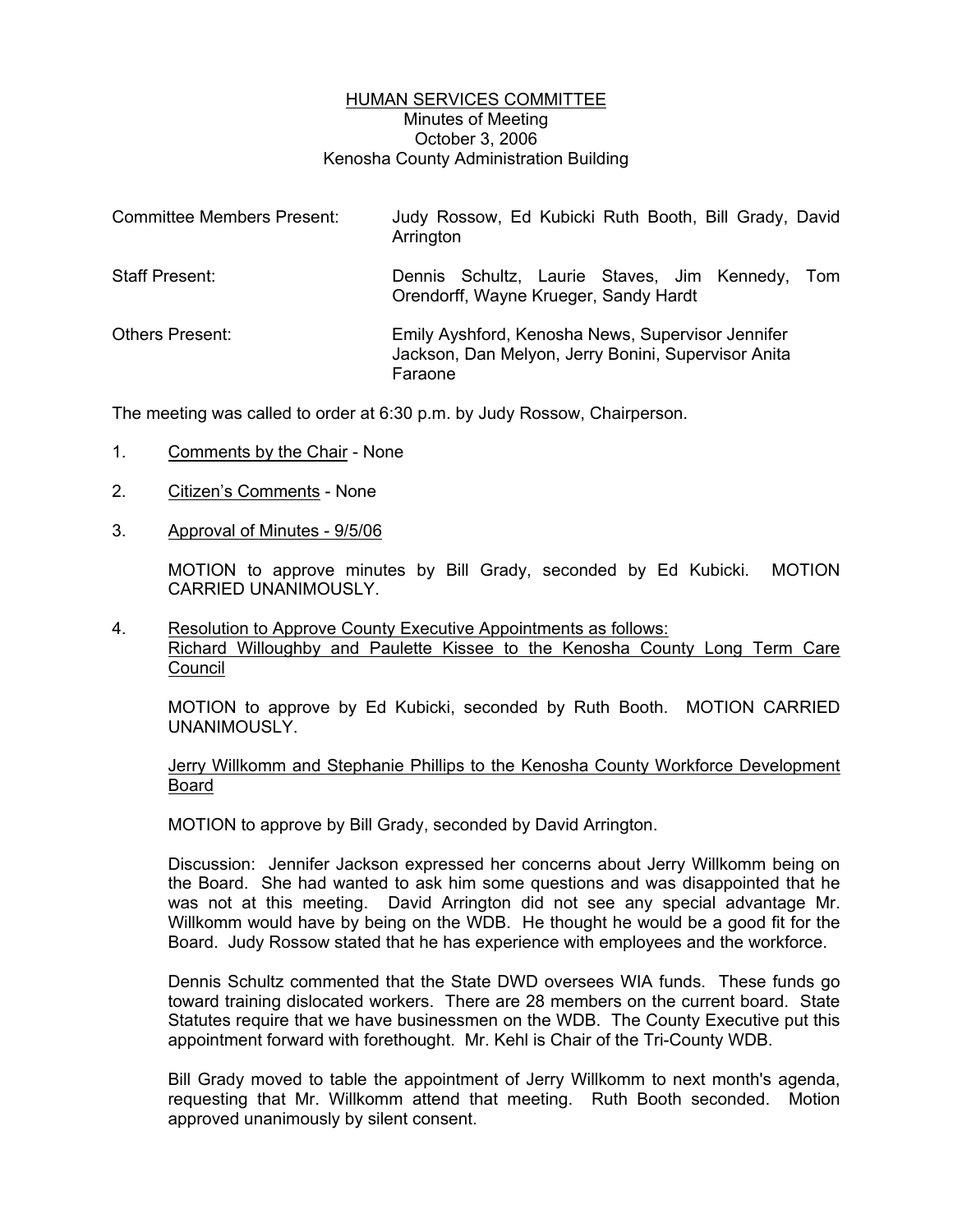Bill Grady stated that because Mr. Willkomm's appointment was being tabled, we should also table Stephanie Phillips appointment.

Bill Grady moved to table the appointment of Stephanie Phillips to next month's agenda, requesting that she attend that meeting. Ruth Booth seconded. Motion approved unanimously by silent consent.

# 5. Health: Resolution to Modify 2006 Budget for the Receipt of the Coverdell Forensic Science Improvement Grant

Wayne Krueger stated that \$93,410 was received through a competitive grant process from the National Institute of Justice. The is the state's annual allocation, and we were awarded the whole amount. These funds will be used to upgrade equipment for the Health Lab, Medical Examiner, Police Dept, and Joint Services, and to provide staff development.

MOTION to approve the \$93,410 grant funding by Ed Kubicki, seconded by David Arrington. MOTION CARRIED UNANIMOUSLY.

### 6. DHS: Memo Regarding Scanner

Laurie Staves said that Central Services is requesting to have IS purchase a replacement Scanner with a computer and software for an estimated \$9,055, for scanning the Assessment and Testing Materials administered to our clients. This will come out of the \$10,759 remaining in the Capital Outlay Budget.

### 7. Update on Homeless Shelter

Dan Melyon said they have received a preliminary report from Growth Design, their consulting firm. They were only able to interview 17 people; not 30 as they had planned. They had wanted to raise \$4 - \$5 million, but this reports says that \$2 - \$3 million is more realistic. We need to reassess the size of the building, programs to be offered, and location to bring the costs down. The Shalom Center Board has had a couple of meetings since this report. We are looking at previous options. We want to decide by the early part of November. We are revisiting the possibility of 2 sites. Everything is back on the table.

Jerry Bonini added that we currently have 13,000 sq ft. We wanted 30,000 - 40,000 sq ft. We need to be realistic - we cannot achieve the dream. Do we give up some programs? Do we keep our current location? It's a 100-year old building. It cannot be remodeled. Do we build somewhere else? So, we are back to the drawing board.

Bill Grady expressed his frustration at this whole process being dragged out. He requested that they return in December with another report.